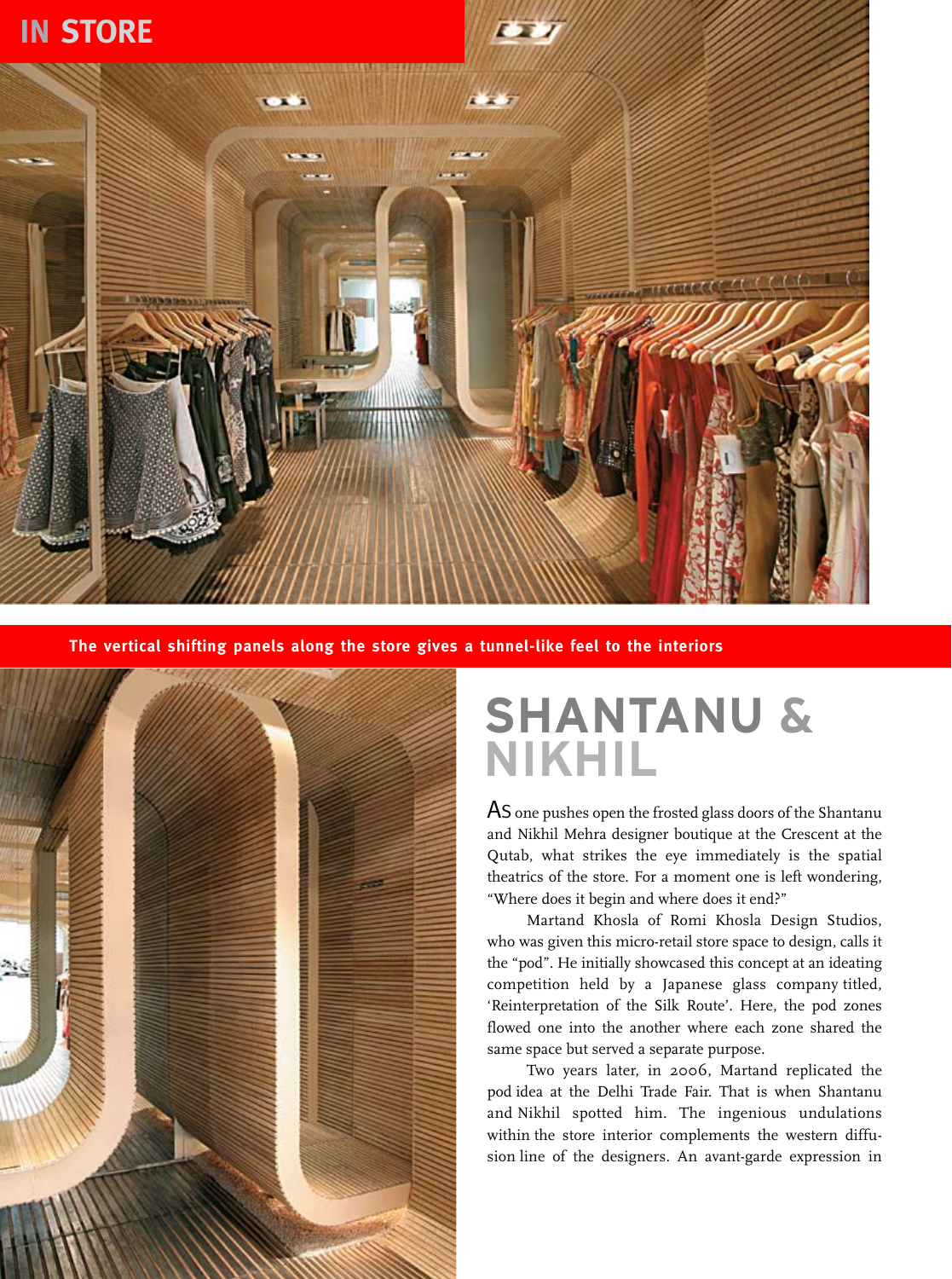

**Seamless fusion of the ceiling with the wall and the floor creates an optical illusion of space**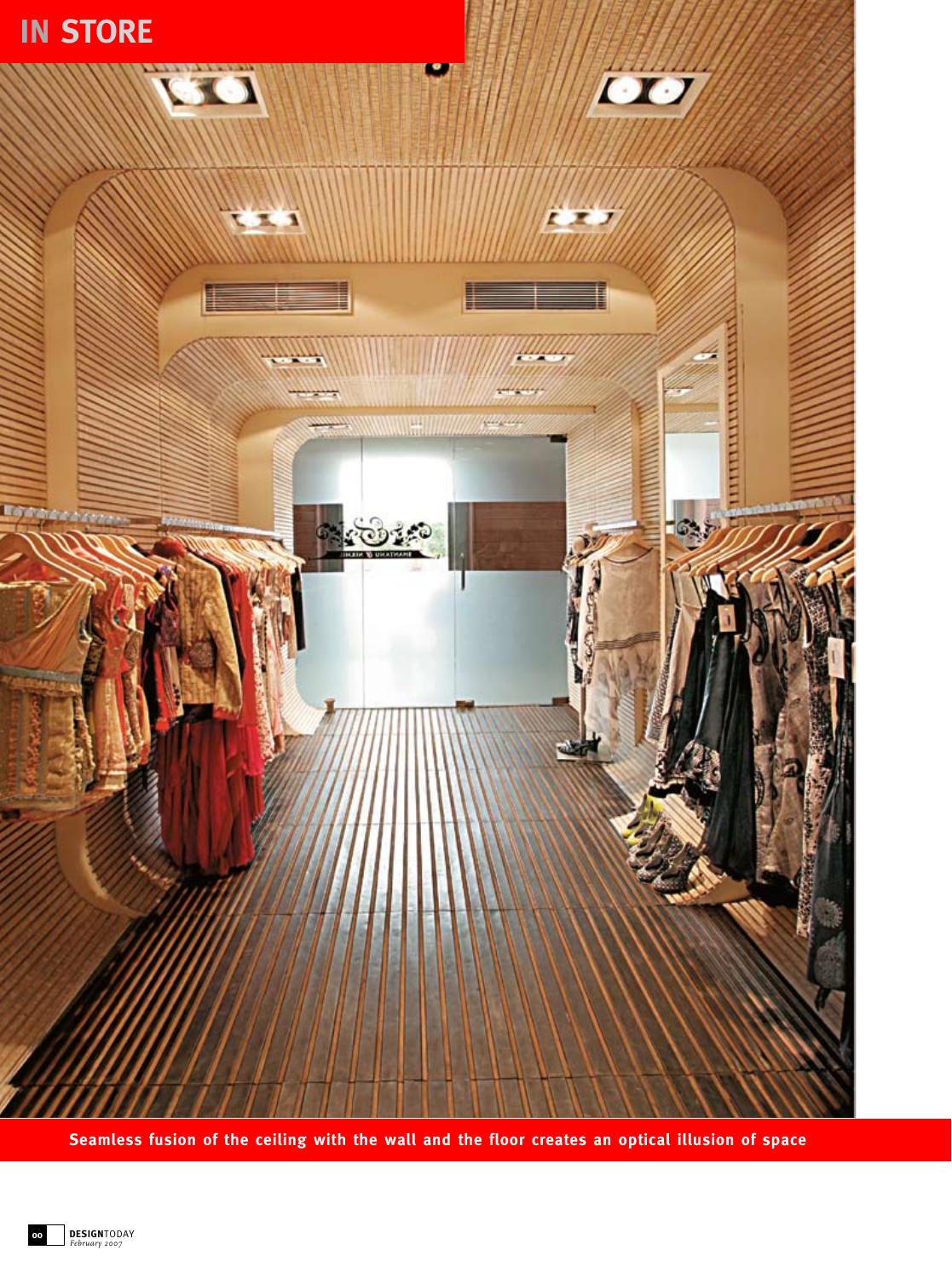

**Steel strips interspersed with pinewood on the floor guards against damages of excessive footfall**